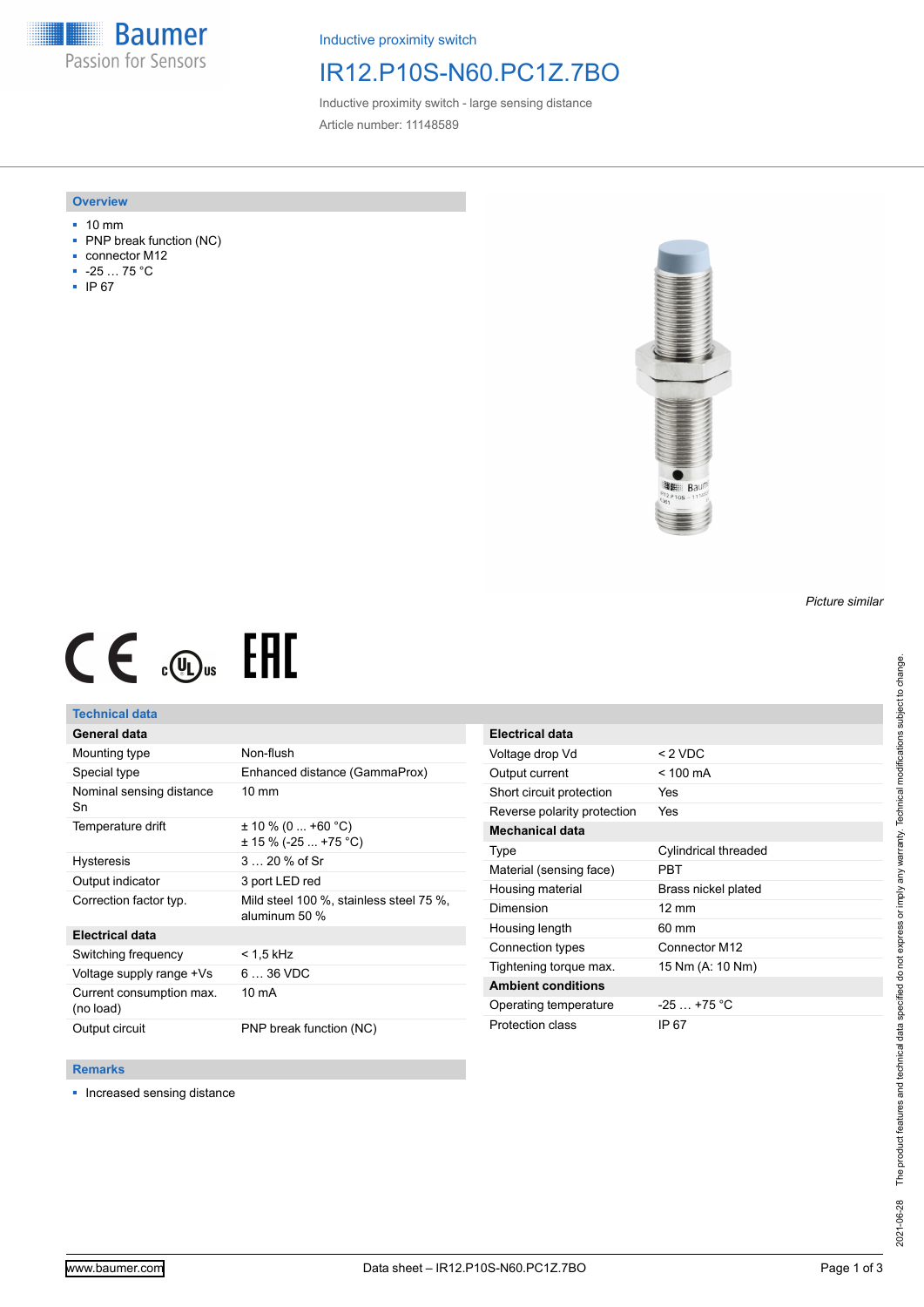

Inductive proximity switch

# IR12.P10S-N60.PC1Z.7BO

Inductive proximity switch - large sensing distance Article number: 11148589







**Correction factors for different mounting situation (approx.)**



| Mounting material | Correction factor |
|-------------------|-------------------|
| Mild steel        | $100\%$           |
| Stainless steel   | $100 \%$          |
| Aluminum          | $100\%$           |



| Correction factor |
|-------------------|
| $105 \%$          |
| $100\%$           |
| $100\%$           |
|                   |



| Mounting material | Correction factor |
|-------------------|-------------------|
| Mild steel        | not possible      |
| Stainless steel   | not possible      |
| Aluminum          | 90%               |